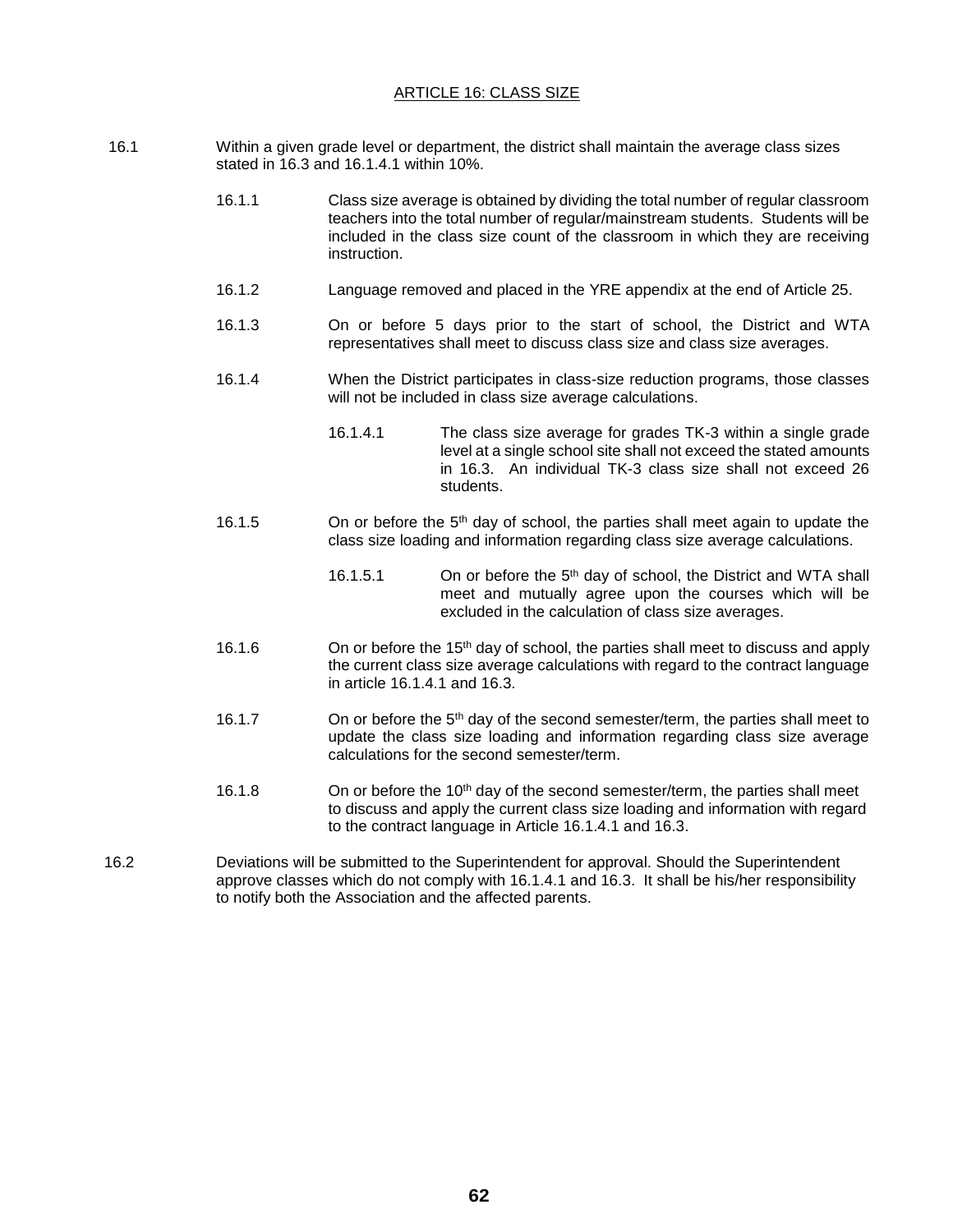## 16.3 The class size averages are as follows:

| <b>Grade Levels</b>                 | <b>Class Size/Department</b><br>Average                                                           | <b>Class Sizes Requiring</b><br>Compensation* |
|-------------------------------------|---------------------------------------------------------------------------------------------------|-----------------------------------------------|
| <b>TK-Third</b>                     | $\overline{24}$                                                                                   | $\overline{25}$                               |
| Fourth-Fifth                        | 28                                                                                                | 32                                            |
| <b>Grades Sixth Through Eighth</b>  |                                                                                                   |                                               |
| Sixth-Eighth Core                   | 30                                                                                                | 34                                            |
| Sixth-Eighth Elective               | 32                                                                                                | 36                                            |
| Sixth-Eighth PE                     | 40                                                                                                | 45                                            |
| <b>Grades Ninth Through Twelfth</b> |                                                                                                   |                                               |
| <b>Fine Arts</b>                    | 30                                                                                                | 34                                            |
| Career Technical Education (CTE)    | 30                                                                                                | 34                                            |
| English Language Arts               | 30                                                                                                | 34                                            |
| <b>Mathematics</b>                  | 30                                                                                                | 34                                            |
| World/Foreign Languages             | 30                                                                                                | 34                                            |
| <b>Physical Education</b>           | 40                                                                                                | 45                                            |
| Science                             | 30                                                                                                | 34                                            |
| Social Science                      | 30                                                                                                | 34                                            |
| Counselors, per counseling hour     | 75                                                                                                | 84                                            |
| Elective                            | 32                                                                                                | 36                                            |
| <b>Special Education</b>            | Special Education Classes shall comply with California<br>Education Code and/or SELPA guidelines. |                                               |

\**When individual class sizes equal or exceed the totals listed in this column, a unit member shall receive compensation as stated in Article 16.3.5. If classes exceed overages, prep period buy-outs and/or additional sections may be considered by the District. For grades 4-5, every effort will be made not to exceed 35 students.*

- 16.3.1 There may be instances where an increase or decrease in the student enrollment in a class or program may be beneficial to the objectives of the class or program. These sections will be offered by mutual, written agreement between the District and the Association on or before the 20th day of school.
- 16.3.2 When the district does not participate in class-size reduction programs, the District and the Association shall meet through collective bargaining to determine the class sizes for those affected classes.
- 16.3.3 Students shall not be regularly placed in a classroom in larger numbers than the